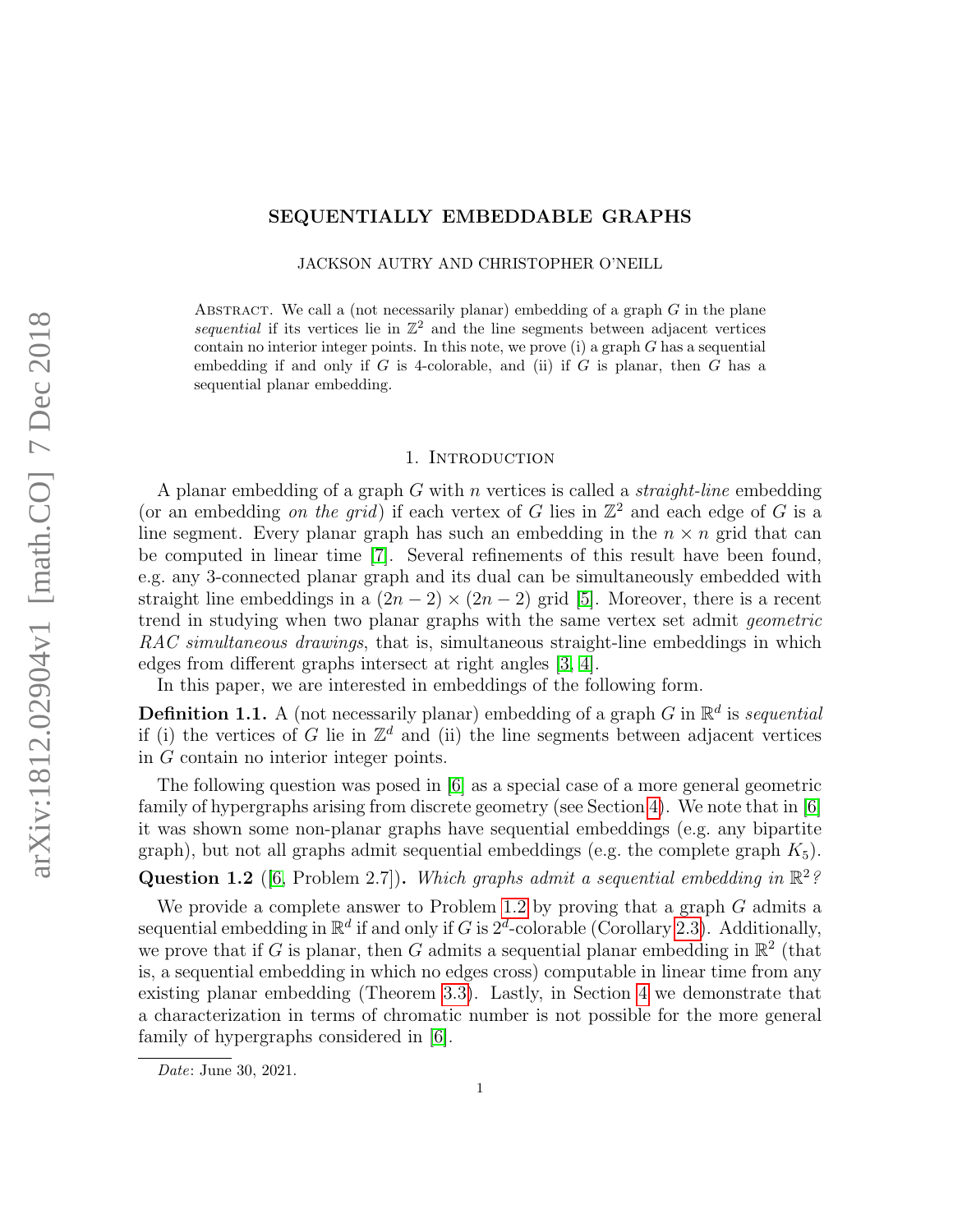#### 2 J. AUTRY AND C. O'NEILL

## 2. A characterization of sequentially embeddable graphs

The main result of this section is Corollary [2.3,](#page-1-0) which characterizes which graphs admit sequential embeddings in  $\mathbb{R}^d$ . The bulk of the argument is contained in the proof of Theorem [2.2,](#page-1-1) which answers Question [1.2.](#page-0-0) Our results use the following property of sequential line segments.

<span id="page-1-2"></span>**Lemma 2.1.** The line segment between  $a, b \in \mathbb{Z}^d$  contains no interior integer points if and only if  $gcd(a_1 - b_1, \ldots, a_d - b_d) = 1$ .

<span id="page-1-1"></span>**Theorem 2.2.** If a graph is 4-colorable, then it admits a sequential embedding in  $\mathbb{R}^2$ .

*Proof.* Fix a graph G with a proper coloring by  $\{1, 2, 3, 4\}$ , and let

$$
C_1 = \{(0, 6n) : n \in \mathbb{Z}\}, \qquad C_2 = \{(1, 2n) : n \in \mathbb{Z}\},
$$
  
\n
$$
C_3 = \{(2, 1 + 2n) : n \in \mathbb{Z}\}, \qquad C_4 = \{(3, 1 + 6n) : n \in \mathbb{Z}\}.
$$

Consider any (not necessarily planar) embedding of  $G$  in  $\mathbb{R}^2$  in which each vertex of color i is sent to a distinct element of  $C_i$ . To prove this embedding is sequential, it suffices to show any line segment from a point in  $C_i$  to a point in  $C_j$  is sequential.

There are clearly no other points on a line segment from  $C_i$  to  $C_{i+1}$  for each  $i \leq 3$ , as the x-coordinates of any points therein differ by exactly 1. Moreover, any line segment from  $C_1$  to  $C_3$  or from  $C_2$  to  $C_4$  has vector coordinates of the form  $(2, 1+2n)$  for some  $n \in \mathbb{Z}$ , whose coordinates are clearly relatively prime. Lastly, any line segment from  $C_1$  to  $C_4$  has vector coordinates of the form  $(3, 1+6n)$  for some  $n \in \mathbb{Z}$ . In every case, the proof is complete by Lemma [2.1.](#page-1-2)  $\square$ 

<span id="page-1-0"></span>Corollary 2.3. A graph G has a sequential embedding in  $\mathbb{R}^d$  if and only if G is  $2^d$ colorable.

*Proof.* First, suppose G has a sequential embedding, and color the vertices of G using the projection map

$$
\mathbb{Z}^d \longrightarrow (\mathbb{Z}/2\mathbb{Z})^d
$$
  
 $a \longmapsto (\overline{a}_1, \dots, \overline{a}_d).$ 

This yields a proper  $2^d$ -coloring of G since endpoints of edges in G must have distinct coordinate parity combinations by Lemma [2.1.](#page-1-2)

For the converse direction, we will use the construction in the proof of Theorem [2.2.](#page-1-1) Specifically, define  $C_1, \ldots, C_4$  as in the proof of Theorem [2.2,](#page-1-1) and consider the sets

$$
\{(c, v) : c \in C_i\} \quad \text{for each} \quad v \in \{0, 1\}^{d-2} \quad \text{and} \quad i = 1, 2, 3, 4.
$$

We see any line segment between points in distinct sets above contains no interior integer points by Lemma [2.1](#page-1-2) (indeed, if the endpoints differ past the second coordinate, they differ by 1 in that coordinate, and if the endpoints are identical past the second coordinate, then use Theorem [2.2\)](#page-1-1), which completes the proof.  $\Box$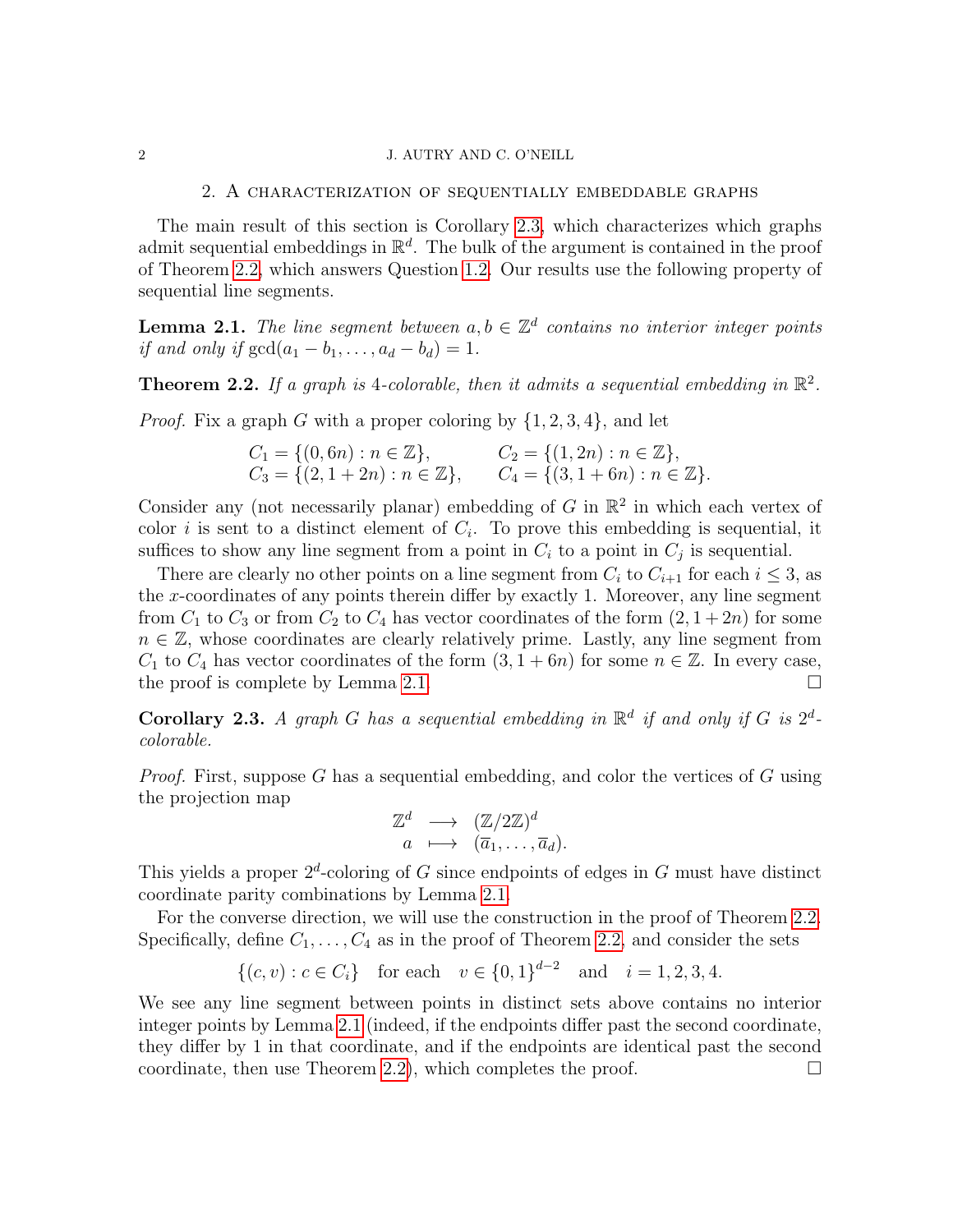#### SEQUENTIALLY EMBEDDABLE GRAPHS 3

### 3. Planar embeddings of 2-segment hypergraphs

In this section, we show that every planar graph has a sequential planar embedding. Our proof uses Theorem [3.2](#page-2-1) (see [\[7\]](#page-5-0)), the 4-color theorem, and a construction similar to the proof of Theorem [2.2.](#page-1-1)

<span id="page-2-2"></span>Example 3.1. For some planar graphs, the proof of Theorem [2.2](#page-1-1) will never yield a planar embedding, regardless of the 4-coloring chosen. Indeed, consider the graph G depicted in Figure [1,](#page-3-1) obtained from  $K_6$  (the complete graph on 6 vertices) by removing 3 disjoint pairs of non-adjacent vertices  $\{a_1, a_2\}$ ,  $\{b_1, b_2\}$ , and  $\{c_1, c_2\}$ . In any proper 4-coloring of G, at least two of these pairs (say,  $\{a_1, a_2\}$  and  $\{b_1, b_2\}$ ) must be monochromatic, so under the construction in Theorem [2.2,](#page-1-1)  $a_1$  and  $a_2$  must have the same x-coordinate, as must  $b_1$  and  $b_2$ . However, the resulting embedding cannot be planar with the given coordinate constraints, since the induced subgraph of G on the vertex set  $\{a_1, a_2, b_1, b_2\}$  is the complete bipartite graph  $K_{2,2}$ .

<span id="page-2-1"></span>**Theorem 3.2** ([\[7,](#page-5-0) Theorem 1.2]). Every planar graph has a straight-line embedding.

<span id="page-2-0"></span>Theorem 3.3. Every planar graph has a sequential planar embedding.

*Proof.* Fix a planar graph G. By Theorem [3.2,](#page-2-1) G has a planar embedding in which vertices lie in the integer lattice  $\mathbb{Z}^2$ , and edges are straight line segments. Since G has only finitely many vertices, there is some  $\epsilon > 0$  so that each vertex can be independently moved within an  $\epsilon \times \epsilon$  square without straight lines between adjacent vertices intersecting. The planar embedding of G can be freely scaled horizontally and (independently) vertically while preserving planarity. First, dilate the embedding horizontally by some sufficiently large integer factor so the rectangular region around each vertex has width at least 12, and then translate the embedding as necessary to ensure the rectangular region around each vertex lies in the 1st quadrant. Let  $D = M!$ , where M is some integer greater than the x-coordinate of every integer point in the union of the rectangular regions around the vertices of  $G$ , and stretch the embedding of  $G$  vertically so that the rectangular region around each vertex has height at least D. Let

$$
C_1 = \{ (12a, Db) : a, b \in \mathbb{Z} \},
$$
  
\n
$$
C_2 = \{ (12a + 2, Db + 1) : a, b \in \mathbb{Z} \},
$$
  
\n
$$
C_3 = \{ (12a + 5, Db + 2) : a, b \in \mathbb{Z} \},
$$
  
\n
$$
C_4 = \{ (12a + 7, Db + 3) : a, b \in \mathbb{Z} \},
$$

so that the rectangular region around each vertex contains at least one point from each of the above sets. By the four color theorem  $[1, 2]$  $[1, 2]$ , G can be properly colored by  $\{1, 2, 3, 4\}$ , and subsequently we can perturb each color-*i* vertex v so that it lies in  $C_i$ . As in the proof of Theorem [2.2,](#page-1-1) we will show that any line segment between a point in  $C_i$  and a point in  $C_j$  with  $i \neq j$  has no interior integer points.

The vector between any two points  $(12a', Db') \in C_1$  and  $(12a + 5, Db + 2) \in C_3$  is

$$
(12a + 5, Db + 2) - (12a', Db') = (12(a - a') + 5, D(b - b') + 2).
$$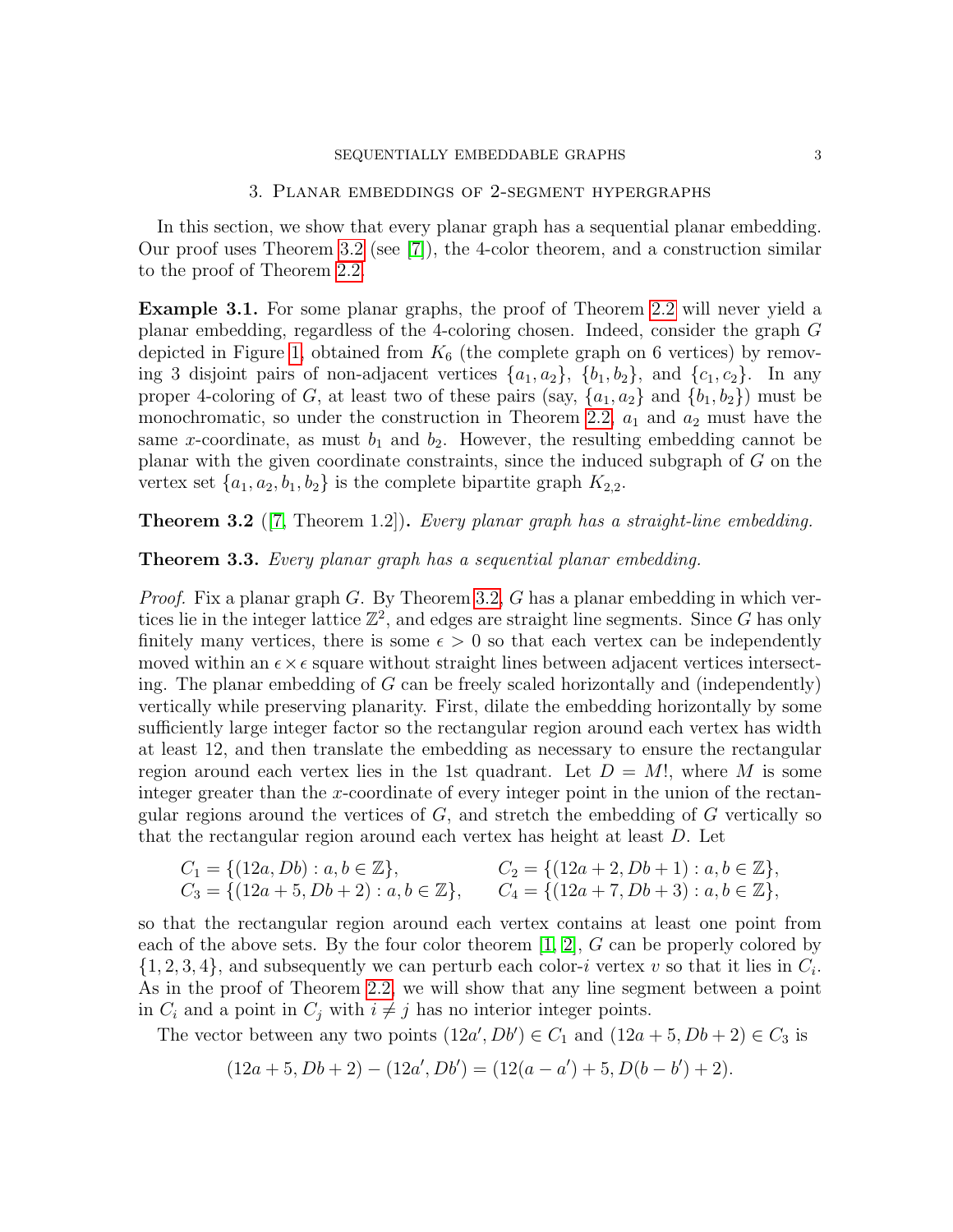

<span id="page-3-1"></span>Figure 1. The graph from Example [3.1](#page-2-2) (left) and the 3-segment hypergraph from Example [4.6](#page-5-7) (right).

By construction,  $(12(a - a') + 5) | D$ , so

 $\gcd(12(a-a') + 5, D(b-b') + 2) = \gcd(12(a-a') + 5, 2) = \gcd(5, 2) = 1,$ 

thereby proving any line segment from a point in  $C_1$  to a point in  $C_3$  is sequential by Lemma [2.1.](#page-1-2) By a similar argument, any line segment between a point in  $C_i$  and a point in  $C_j$  for  $i \neq j$  contains no interior integer points, thereby completing the proof.  $\Box$ 

## 4. Coloring segment hypergraphs

<span id="page-3-0"></span>We now consider the following family of hypergraphs introduced in [\[6\]](#page-5-4). Note that a graph G is a 2-segment hypergraph if and only if G has a sequential embedding in  $\mathbb{R}^2$ .

<span id="page-3-2"></span>**Definition 4.1** ([\[6,](#page-5-4) Definition 1.1]). A hypergraph H with vertex set in  $\mathbb{Z}^2$  is called an r-seqment hypergraph if (i) every edge of  $H$  consists of  $r$  consecutive integer points and (ii) every line in  $\mathbb{R}^2$  contains at most one edge of H.

**Remark 4.2.** The special case of Definition [4.1](#page-3-2) when  $r = 2$  (that is, when H is a graph) has an additional hypothesis that Definition [1.1](#page-0-1) does not, namely that each line in  $\mathbb{R}^2$  contain at most one edge. It can be easily shown that the constructions in Theorem [2.2](#page-1-1) and [3.3](#page-2-0) also satisfy this property.

We say a vertex coloring of a hypergraph  $H$  is a *strong coloring* if no two vertices sharing an edge are the same color. Likewise, we say a vertex coloring of  $H$  is a weak coloring if no edge is monochromatic, that is, if no edge consists entirely of vertices of a single color. We denote the *strong* and *weak chromatic numbers* of H by  $\chi_s(H)$  and  $\chi_w(H)$ , respectively (that is, the smallest number of colors needed to strongly (resp. weakly) color the vertices of  $H$ ).

Given an r-segment hypergraph H, [\[6,](#page-5-4) Theorem 2.2] states that  $\chi_w(H) \leq 4$  if  $r = 2$ ,  $\chi_w(H) \leq 3$  if  $r = 3$ , and  $\chi_w(H) = 2$  if  $r \geq 4$ . Additionally, [\[6,](#page-5-4) Examples 2.3 and 2.4] demonstrate that each of these bounds is sharp by exhibiting 2-segment and 3-segment hypergraphs with weak chromatic numbers 4 and 3, respectively.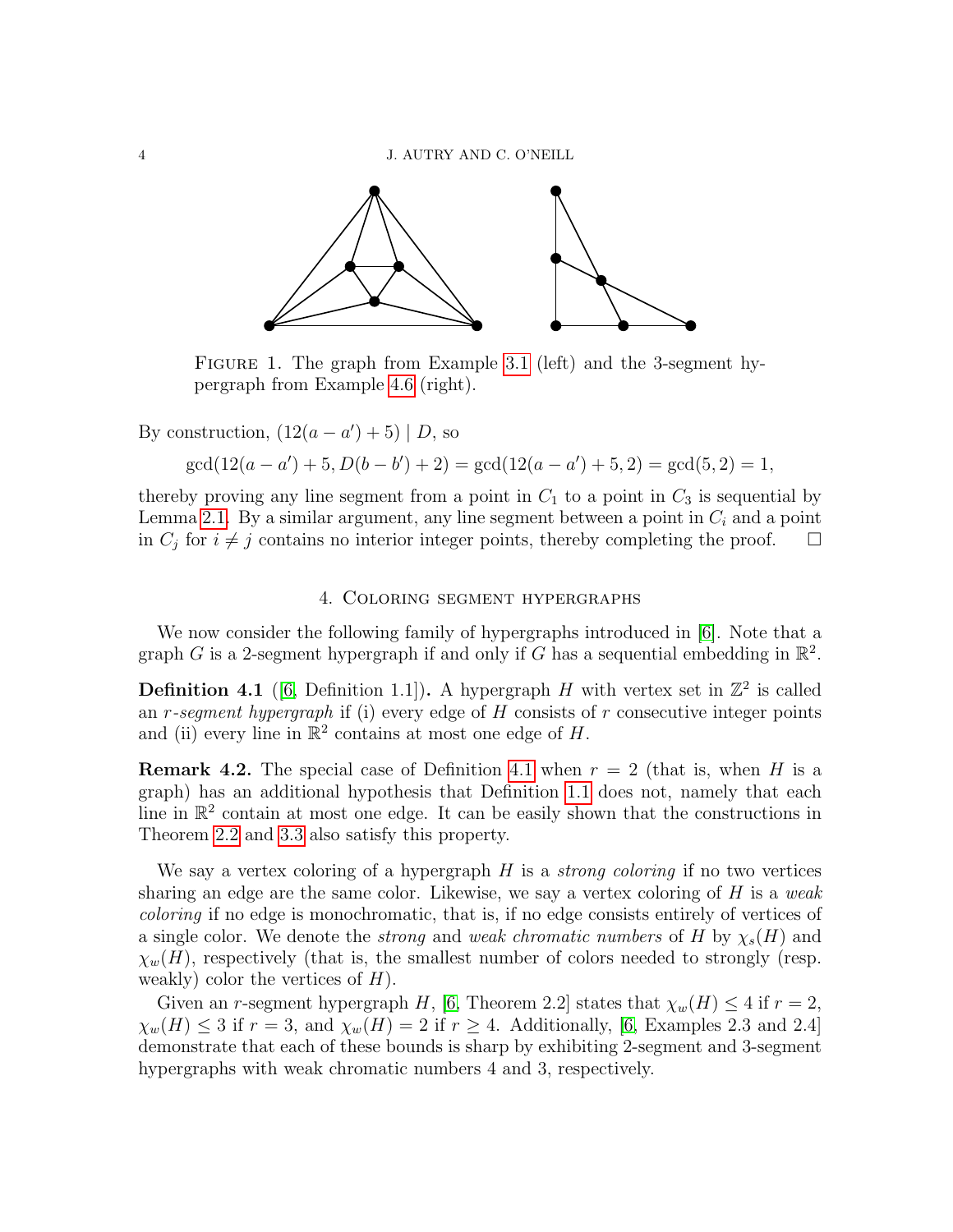

<span id="page-4-2"></span>FIGURE 2. The 3-uniform hypergraph from Proposition [4.5.](#page-4-0)

In this section, we bound the strong chromatic number of r-segment hypergraphs in terms of r (Theorem [4.3\)](#page-4-1) and demonstrate that our bound is sharp (Proposition [4.5\)](#page-4-0). Lastly, we demonstrate in Example [4.6](#page-5-7) that the strong and weak chromatic numbers of an r-uniform hypergraph H are not sufficent to determine if H is an r-segment hypergraph for  $r \geq 3$ .

We begin by recalling a particular family of hypergraphs from [\[6\]](#page-5-4). For each  $k \geq 2$ , let  $\mathbb{Z}_k$  denote the additive group  $\mathbb{Z}/k\mathbb{Z} = {\overline{0}, \overline{1}, \ldots, \overline{k-1}}$ . Let  $Z_k$  denote the k-uniform hypergraph with vertex set  $V(Z_k) = \mathbb{Z}_k^2$  and edge set

$$
E(Z_k) = \{ \overline{u} + \mathbb{Z}_k \overline{v} : \overline{u}, \overline{v} \in \mathbb{Z}_k^2 \text{ and } |\overline{u} + \mathbb{Z}_k \overline{v}| = k \}
$$

consisting of all lines in  $\mathbb{Z}_k^2$  with exactly k points.

<span id="page-4-1"></span>**Theorem 4.3.** If H is an r-segment hypergraph with  $r \geq 2$ , then  $\chi_s(H) \leq r^2$ .

*Proof.* By [\[6,](#page-5-4) Proposition 2.1], the image of any edge of H under the projection

$$
\mathbb{Z}^2 \longrightarrow \mathbb{Z}_r^2
$$

$$
(v_1, v_2) \longmapsto (\overline{v}_1, \overline{v}_2)
$$

is an edge in  $Z_r$ . In particular, any r sequential vertices on an edge of H map to distinct vertices of  $Z_r$ . As such, any strong coloring of  $Z_r$  induces a strong coloring of H, and thus  $\chi_s(H) \leq \chi_s(Z_r) \leq |\mathbb{Z}_r^2| = r^2$ .<br>.<br>.

**Remark 4.4.** If  $r = 2$ , we have  $\chi_w(H) = \chi_s(H)$  for every 2-segment (hyper)graph H. In this case, the bounds in Theorem [4.3](#page-4-1) and [\[6,](#page-5-4) Theorem 2.2] coincide.

We now show the bound in Theorem [4.3](#page-4-1) is sharp by exhibiting, for each  $r \geq 2$ , an r-segment hypergraph with strong chromatic number  $r^2$  (see Figure [2](#page-4-2) for a depiction of the resulting hypergraph for  $r = 3$ .

<span id="page-4-0"></span>**Proposition 4.5.** Let  $r \geq 2$ . There is an r-segment hypergraph H with  $\chi_s(H) = r^2$ .